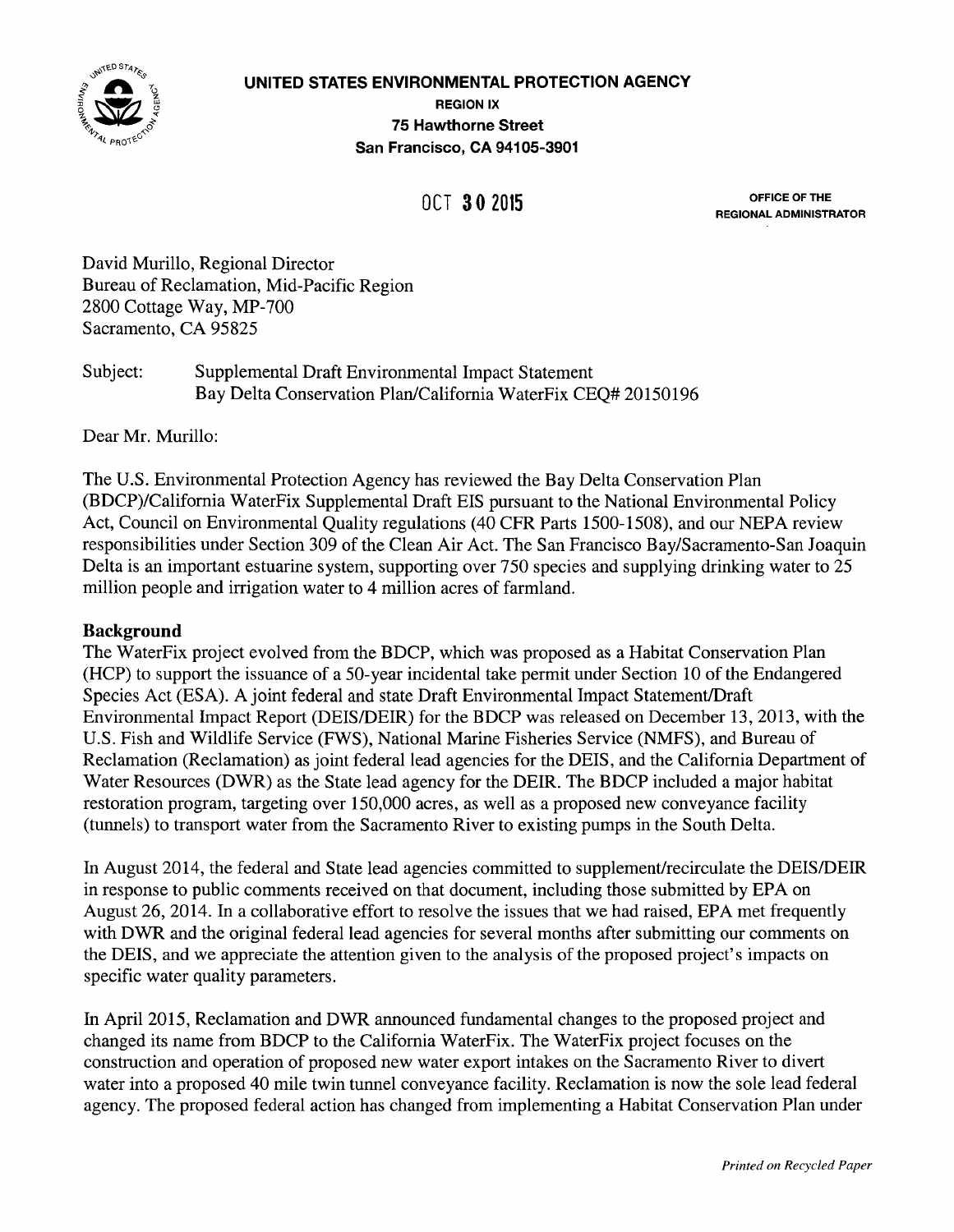Section 10 of the ESA to modifying operations of the federal Central Valley Project (CVP) in order to accommodate new water conveyance infrastructure.

# **Project Benefits**

The proposed project and alternatives would provide greater water supply reliability for the users of exported Delta water and would reduce certain adverse impacts of the CVP and State Water Project (SWP) on fish. The SDEIS shows that transporting water in tunnels would reduce the risks to CVP/SWP exports in several ways. The proposed tunnel project would provide greater protection against sudden degradation of exported freshwater caused by the catastrophic failure of the earthen levees in the Delta and the consequent intrusion of saltwater that could foul supplies of water for municipal, agricultural and industrial consumption. Given the potential for earthquakes and floods in the region and the numerous earthen levees encircling the Delta islands, water supply security is a significant concern. Transporting water via tunnels would substantially address longer term threats to export water quality caused by sea level rise, with its concomitant salt water intrusion. The proposed project would also enhance CVP/SWP project flexibility by adding a northern diversion point. The current system, which relies solely on the southerly intakes, provides limited operational flexibility and at times results in reverse flows in Old and Middle Rivers which are associated with decreased survival of endangered fishes. Added flexibility would enable better real-time management of the export operations in response to observed movement of special status fish populations. Furthermore, the SDEIS predicts that flexible use of the proposed new intake facilities, combined with the establishment of biological criteria for operation, the installation of state-of-the-art fish screens, and the reduction of reverse flows in Old and Middle Rivers, would reduce the entrapment of certain fish species into poor habitats and the entrainment of fish into the CVP/SWP system. By making these physical and operational changes in the Delta, the proposed project would address some of the many identified stressors to aquatic resources in the Delta. In addition, although not part of the WaterFix project, the State of California has launched a separate EcoRestore initiative to pursue the restoration and stewardship of 30,000 acres of floodplains, riparian forests, and wetlands within the Delta over the next four years. As this significant conservation effort was not part of the SDEIS, it was not reviewed or rated as part of our NEPA review.

# **Project Purpose and Need**

As stated in the SDEIS, the purpose and need for the WaterFix project, as was the case for the BDCP, is to advance the co-equal goals set forth in the Delta Reform Act of 2009. Those are (1) to provide a more reliable water supply for California, and (2) to protect, restore, and enhance the Delta ecosystem. EPA recognizes the crucial public health, economic, and ecological importance of both goals. The proposed project and the alternatives evaluated in the SDEIS support the water reliability component, but largely defer actions necessary to protect water quality and aquatic life to the future.

As has been discussed throughout the development of this project, the most essential decision for achieving the desired balance between water reliability and restoration of the Bay Delta ecosystem is how freshwater flows through the Delta will be managed. This key decision is not described in the SDEIS and is, instead, deferred to future regulatory processes administered by the State of California in consultation with federal resource and regulatory agencies. The decision by the State of California and Reclamation to defer these decisions means that the impacts of the WaterFix project on the Delta ecosystem cannot be fully evaluated at this time, and that any attempt to describe the environmental impacts of the project is necessarily incomplete. Once those decisions, described below, are concluded, the evaluation of possible impacts and consideration of alternatives can be completed.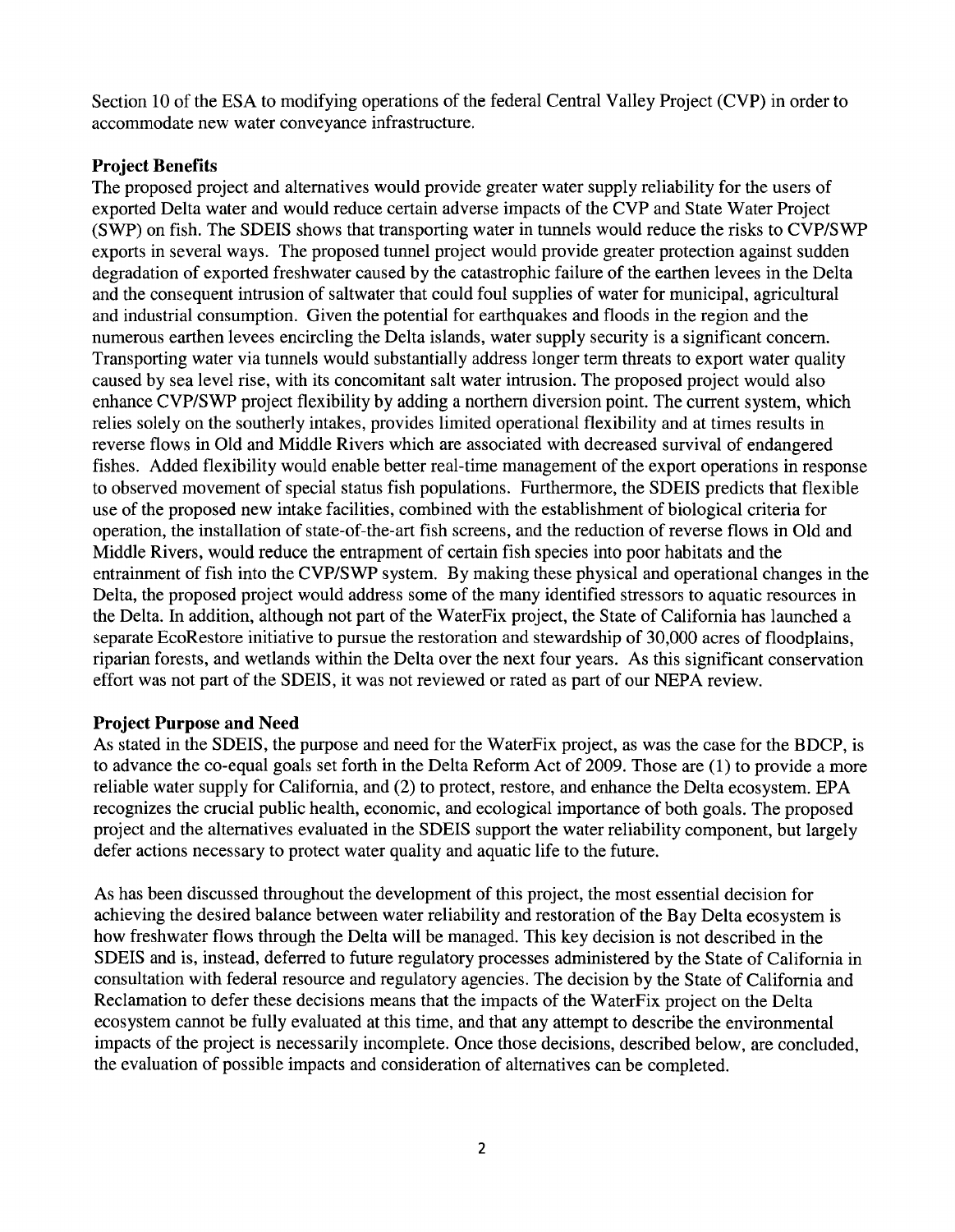# **Aquatic Habitat and Water Quality**

As noted above, the project has been significantly revised since the initial DEIS, yet the SDEIS relies on modeling results that are based on the BDCP alternatives. Information in the SDEIS indicates that the modeling completed for the BDCP alternatives is not necessarily representative of the environmental effects resulting from the WaterFix alternatives. NMFS and FWS concluded in 2008 and 2009, respectively, that continued operation of the CVP/SWP would jeopardize the existence of delta smelt, winter-run Chinook salmon, green sturgeon and several other fish species. Even with the predictive limitations of the modeling, the SDEIS predicts a loss of valuable aquatic habitat for many fish species in the Delta and upstream tributaries due to the combined effects of the WaterFix project, CVP/SWP exports, climate change, and increased water diversions upstream of the Delta in the Sacramento River Basin. These species have experienced sharp population declines in the last decade and showed record low abundance over the last five years. Information presented in the SDEIS shows that the WaterFix project could reduce habitat conditions for delta smelt, winter-run Chinook salmon, green and white sturgeon, striped bass, and American shad, and result in a decline of longfin smelt abundance. For example, according to the SDEIS, winter-run Chinook salmon and sturgeon may be negatively impacted when migrating past new intakes, because significant volumes of freshwater flows are diverted at the intakes resulting in less water that is also of lower quality downstream of the intakes. The SDEIS also predicts that selenium concentrations in sturgeon would increase by 12-19% as a result of the proposed project, and would exceed the FWS and NMFS benchmark for adverse impacts to sensitive species.

The modeling results presented in the SDEIS show predicted exceedances of a salinity standard at both Prisoner's Point and Emmaton. The water quality modeling predicts that the Western Delta and Suisun Marsh will become saltier over time, which is likely to cause increased exceedances of chloride criteria near municipal water supply intakes. Mitigation actions are identified in the SDEIS to prevent exceedances, and the compliance history shows that salinity standards have rarely been exceeded in nondrought years. Nevertheless, if the proposed project operations contribute to a general increase in salinity in the Delta, the flexibility that Reclamation and DWR have to operate the system to ensure that water quality criteria are met will be seriously diminished, and the two agencies will have little room for error in operating the system to protect beneficial uses and achieve the co-equal goals.

While the impacts stated above may be mitigated by appropriately timed increased flows and habitat restoration, the WaterFix project does not propose additional flows in the Delta, nor does it propose significant habitat restoration (See EcoRestore above). CVP/SWP operation scenarios that propose additional outflow, such as BDCP Alternatives 7 and 8 from the DEIS, could provide substantially more water for resident and migratory fish and provide benefits to aquatic life; however, these were not evaluated as alternatives in the SDEIS.

### **Pending Regulatory Actions**

Several pending regulatory actions are important to understanding the full impacts of the project. First, the State Water Resources Control Board (State Water Board) will be acting on Reclamation's and DWR's recent request to add points of freshwater diversion from the South Delta to the Sacramento River in the North Delta (at the northern end of the new conveyance facility). This State regulatory action is likely to include terms and conditions, including flow requirements, that could modify proposed WaterFix operations sufficiently to produce environmental and water supply effects that have not been analyzed in the SDEIS. Additionally, the State Water Board is in the midst of comprehensively updating water quality standards through the Bay Delta Water Quality Control Plan (Bay Delta WQCP). The updated standards could result in freshwater flow management provisions and corresponding changes to water supply diversions throughout the watershed that have not been analyzed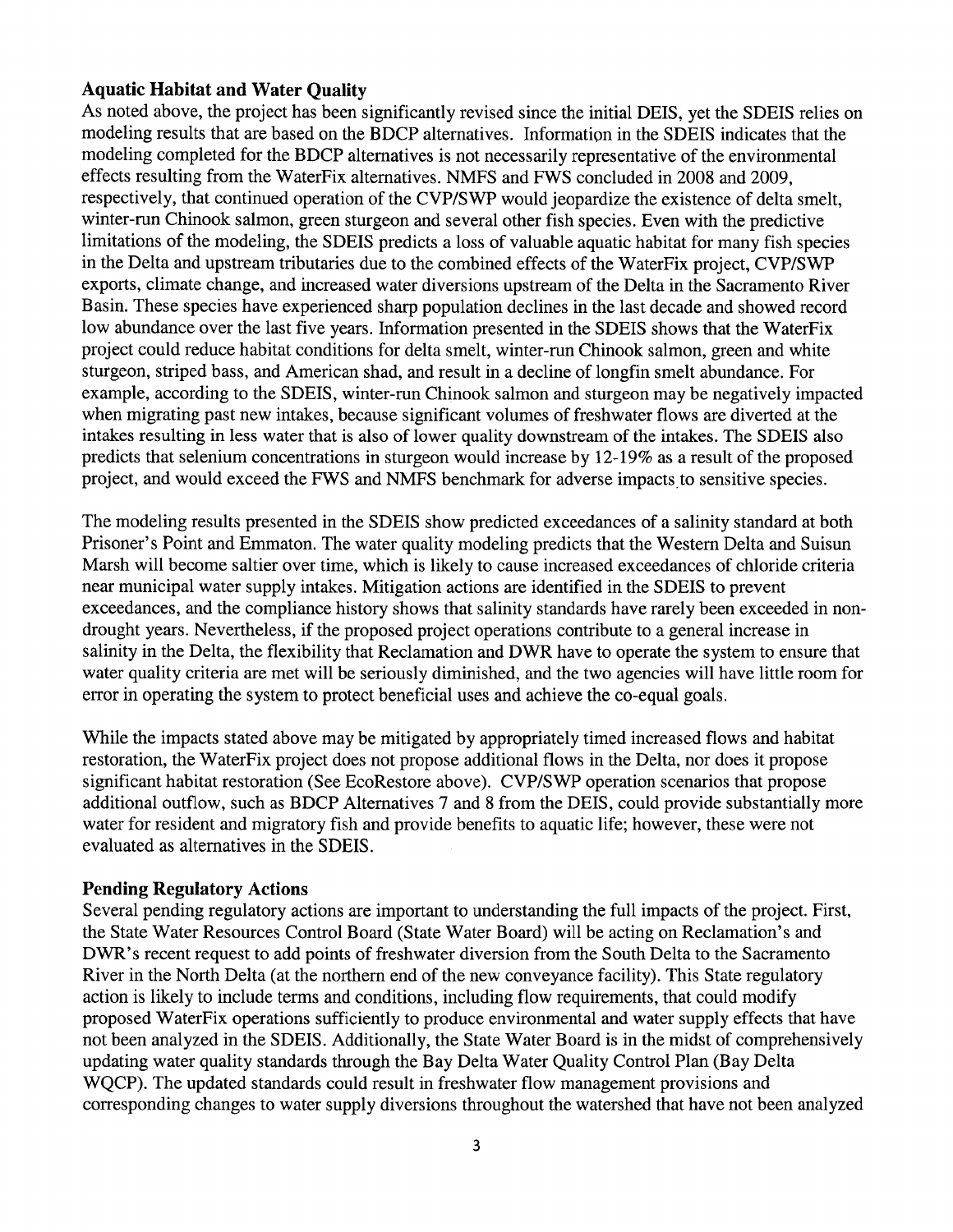in the SDEIS. The Delta is listed as impaired for several water quality parameters under Section 303(d) of the CWA. EPA is working closely with the State Water Board to ensure that the revised standards are sufficient to address impaired water quality conditions in the Delta and reverse the declines in the fish species. The updated standards could result in altered environmental and water supply impacts that have not been analyzed in the SDEIS.

Second, ESA Section 7 consultation with FWS and NMFS regarding the construction and operation of new conveyance facilities is underway. We understand that the FWS and NMFS are not relying solely on the SDEIS for the Section 7 consultation process and that additional information is being generated to identify criteria for operating the new WaterFix facilities, to be included in the Biological Opinions and Incidental Take Permits. This information and such operating criteria could result in environmental impacts that have not been analyzed in the SDEIS.

Third, construction ofWaterFix's new water intake and conveyance infrastructure would require authorization under Clean Water Act Section 404, as well as a Rivers and Harbors Act Section 14 modification of levees permit, from the U.S. Army Corps of Engineers. Water quality and aquatic life analyses in the SDEIS show that the proposed project may cause or contribute to violations of state water quality standards and significant degradation of waters of the U.S.; therefore, additional avoidance and minimization of environmental impacts and/or compensatory mitigation may be necessary in order to comply with CWA Section 404. It is also likely that additional information and analysis not included in the SDEIS will be required to support those permit decisions and that information and analysis will better inform the overall evaluation.

All of the above listed regulatory processes will develop new data and likely new compliance requirements beyond those provided in the SDEIS. EPA understands that these as yet incomplete regulatory requirements will be addressed through the pending actions by the State Water Resources Control Board, FWS, NMFS, and Corps of Engineers. These key decisions, and the analysis that will support them, are not yet done. Our statutory responsibility is to review the NEPA document that is in front of us at this time, however, the reality is that these future regulatory processes will have an important bearing on the project. Because these subsequent regulatory processes are likely to generate real world operational scenarios that are significantly different from the operations proposed in the SDEIS, the information is not yet available to reach definitive conclusions concerning the environmental impacts of the proposed project.

The tunnels that are discussed in detail in this draft NEPA document are an important improvement for water reliability, but the choices that will affect the operation of the tunnels, and thus the overall impacts of the project, will not be made until future regulatory actions are completed. These future decisions will supply the missing pieces necessary to determine the environmental impact of the entire project. The unusual circumstances of this project mean that the information is not yet available for a complete evaluation of environmental impacts- and for that reason a rating of *"3"( Inadequate)* for the SDEIS is required- but EPA expects that the project will continue to move forward, with those necessary additional pieces to be supplied as the later regulatory processes proceed. Under the unique circumstances of this case, the additional data, analysis and public input associated with these future regulatory processes are expected to provide the needed supplemental information to allow a full review of the environmental impacts without requiring another draft supplemental EIS. EPA will have the opportunity to support Reclamation, other federal agencies, and the State of California as they collectively continue to define an environmentally sound and effective project that would operate in a manner that simultaneously supports water supply reliability and enhances the Delta's ecosystem. EPA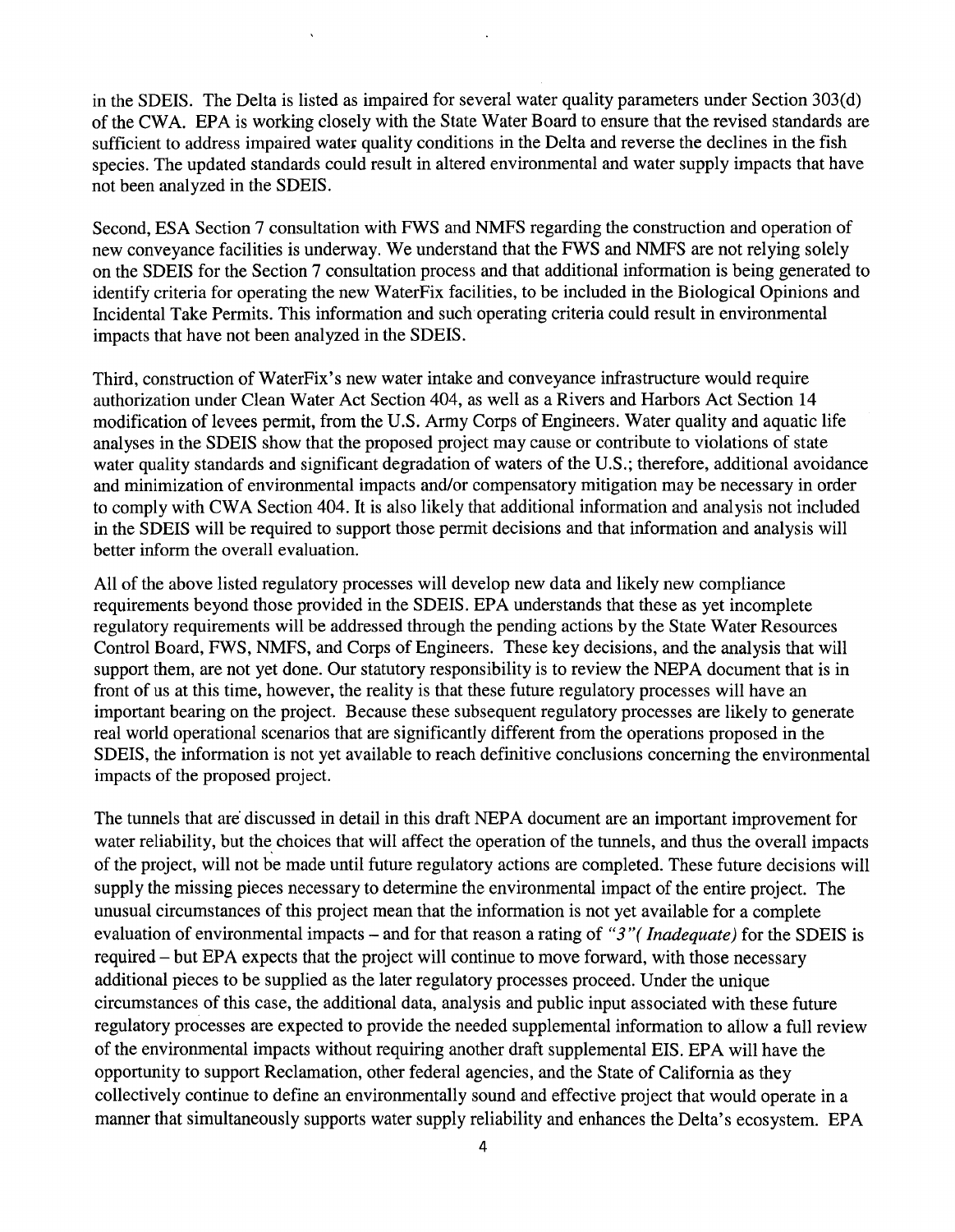believes that the upcoming actions by USFWS, NMFS, the State Water Board, and the Corps of Engineers will be critical next steps in the design and review of the project, and EPA looks forward to continuing to work with these agencies as the project moves forward.

If you have any questions, please contact me at 415-947-8702. Alternatively, your office may contact Kathleen Johnson, Enforcement Division Director. Ms. Johnson can be reached at 415-972-3873.

Sincerely,

Jared Blumenfeld